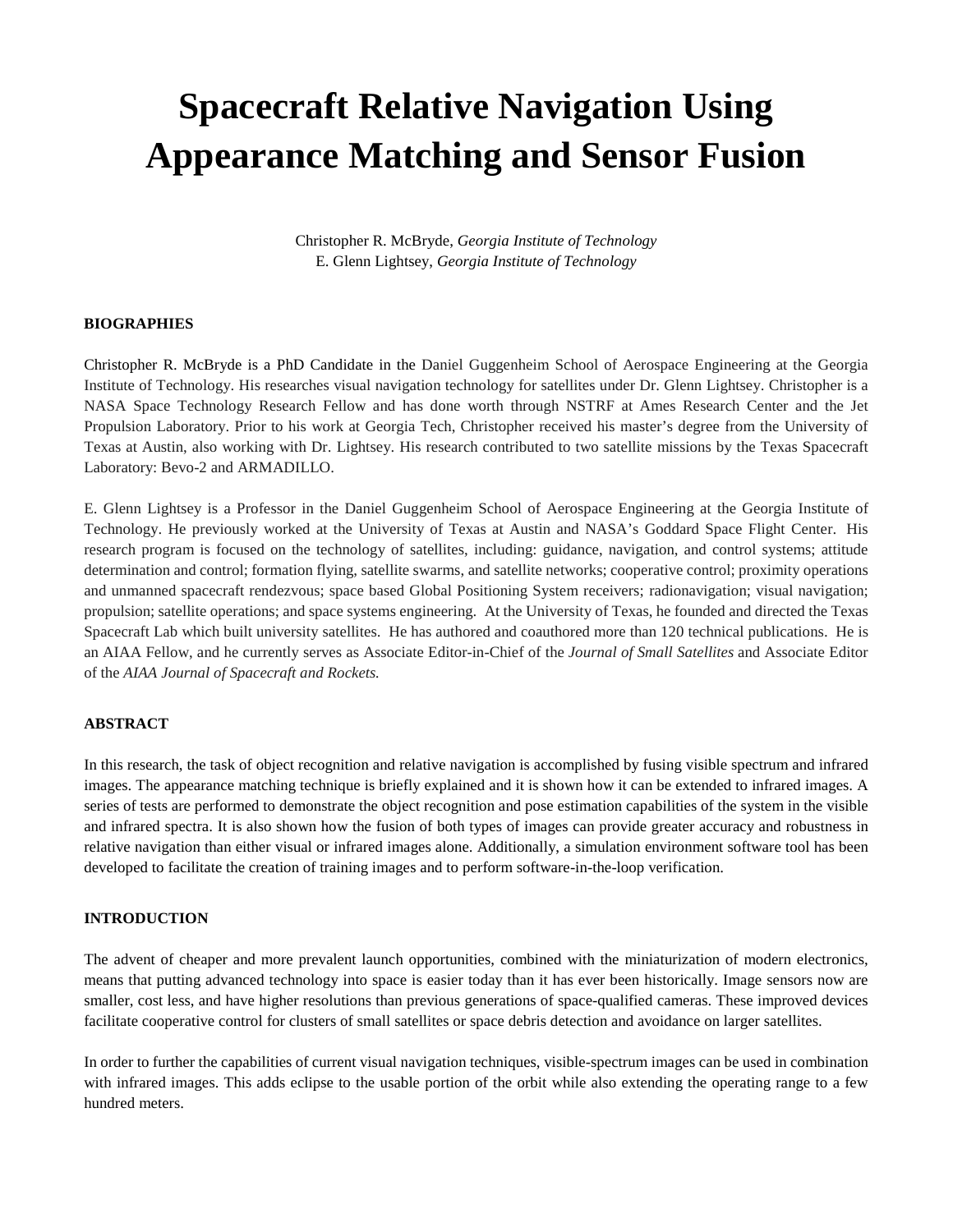Another way to expand the utility of spacecraft imaging sensors for navigation is to apply terrestrial image processing and recognition techniques. Thus far, these strategies have been beyond the computing capabilities of many smaller budget missions. The appearance matching technique is a powerful algorithm that works particularly well with the on-orbit space environment. It was introduced by Murase and Nayar [1]. The motivation behind the research was to create a technique whereby the recognition system would learn to identify an object from its appearance rather than from a geometric model. Appearance matching has since been used for facial identification [2] and 3D model searches [3].

The appearance matching algorithm also can be extended to the infrared spectrum by adding temperature as an additional parameter. This research applies the technique to spacecraft imaging in both the visible and infrared spectra for the purposes of object identification and relative navigation. Additionally, a simulation environment was created and used to generate the training images necessary for the training step of the appearance matching algorithm.

# **BACKGROUND**

Current technology and algorithms exist that can be leveraged for use in sensor fusion optical navigation. High resolution and high accuracy visual navigation sensors have been flown on numerous satellites, including Orbital Express [4], MESSENGER [5] and HST SM4 [6]. Infrared (IR) sensors have also traditionally been employed for vehicle navigation, for example on the Dragon capsules flown by SpaceX [7]

Combined vision and IR sensors are commonly employed in ground-based security applications [8, 9, 10] and the robustness this field requires can be leveraged for implementation in space. The primary reason for combining images from the two spectra is to extract greater detail in poor or inconsistent lighting conditions. Since the human body is typically much warmer than the surrounding atmosphere, the infrared sensor can be used to determine regions of interest in the image. Those regions can then be applied to the visible-light image for background removal and processing. Alternatively, the infrared image can be used on its own if the lighting in the scene is poor or non-existent.

The nature of infrared and visible light images is such that the former are better for edge detection and the latter for feature detection. These two sensors can be combined into a single image or processed separately in a filter. The ground-based software state-of-the-art includes numerous algorithms for image processing, object identification and recognition, and pose estimation. This existing research can be adapted to the particular challenge of proximity operations in space using both vision and infrared images.

One of the necessary steps to visual navigation is to determine what part of image is the object of interest and what part can be ignored. These regions are referred to as the foreground and background, respectively. For terrestrial applications, this can be a challenging task, especially in the visible spectrum because there are more varied potential backgrounds in the scene. In space, however, the vast majority of on-orbit images will have a black or nearly black background, and a background which will also be much cooler than the object being imaged.

Important to any visual navigation scheme is to define an intended range of operation. If the observer is too close, and the entire object cannot fit within the field of view, recognition is much more difficult. Likewise, when the object gets too far away from the observer, it becomes just a small group of pixels and indistinguishable from stars or other picture artifacts. The ideal range will vary based on the focal length and sensor size of the cameras as well as the size of the target, but generally the operational range in this application will extend from a few meters to approximately 100 meters for visible light and up to 200 meters for infrared without an installed moving lens. Under the assumption of this operating range, distant objects, such as stars or planets, can be easily filtered out given their relative size. The appearance matching algorithm is also robust to shadows giving the appearance of more than one object.

The end result of the image processing is a foreground object presented on a black background. For this reason, the presence of an object is assumed if this filtered image contains any foreground pixels. The emphasis of the current research is therefore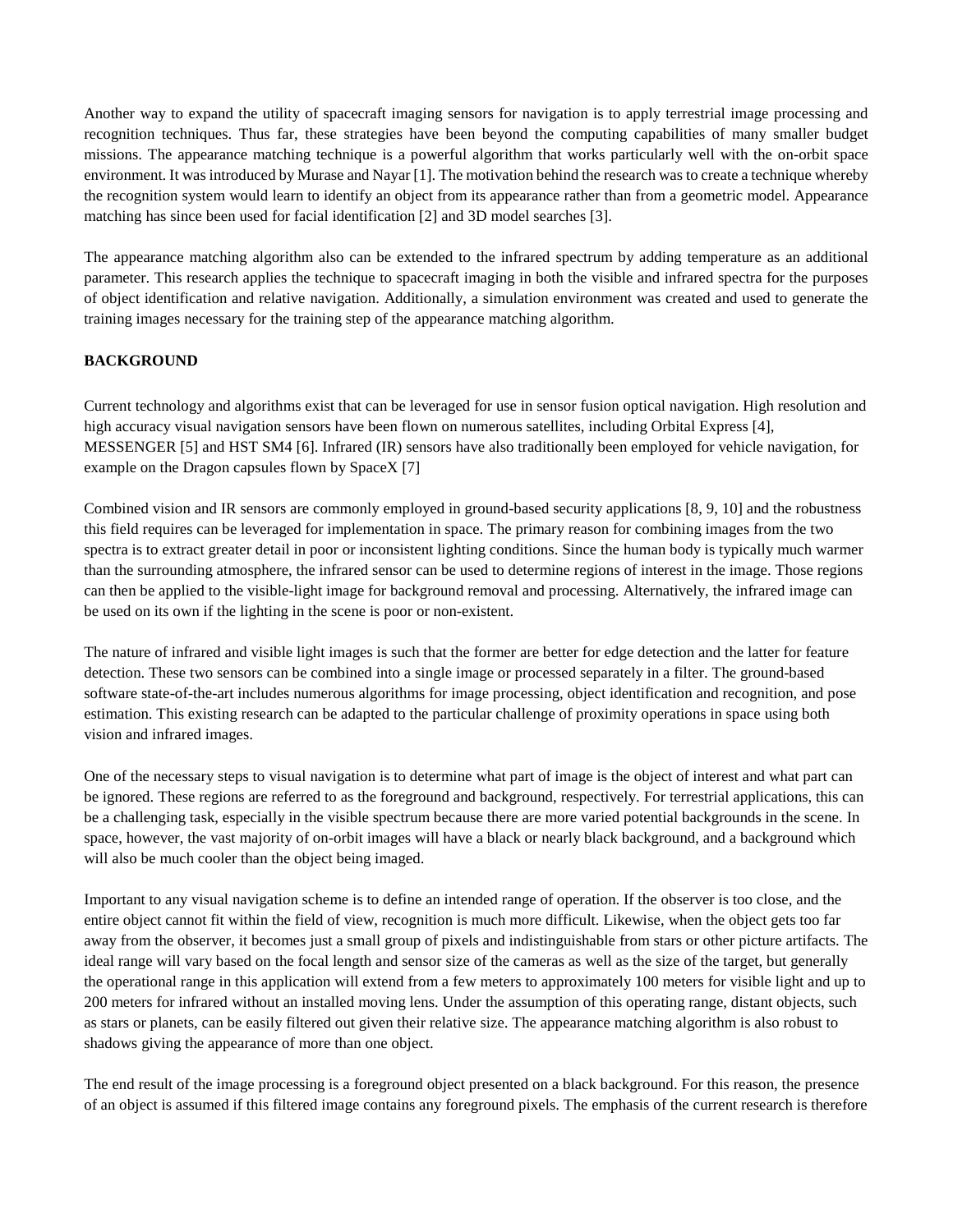placed on the object recognition and pose estimation portion of the problem. The appearance matching process, which to this point has only been applied to terrestrial, visible images, can be leveraged for infrared measurements and spacecraft relative navigation.

## **OBJECT RECOGNITION AND POSE ESTIMATION**

The use of images for relative navigation consists of answering three questions: is an object present, if so which object is it, and what is its position and orientation with respect to the camera? These questions translate to the tasks of object detection, object recognition, and pose estimation. As previously discussed, when used in space and given a specified operating range, object identification can be a fairly straightforward process.

Single pixels and small pixel groups are assumed not to be part of the foreground when in the proscribed operating range. These artifacts are removed using erosion and dilation. When an image is eroded, any pixel that is the neighborhood of the current background is set to the background. Dilation is the reverse, setting any pixel near current foreground pixel to foreground. When an image is first eroded and then dilated, it is said to be "opened," a process which removes small foreground objects [11]. The additional information provided by the infrared sensor also helps determine the background, since it is generally cooler than the foreground, especially in space applications. These two techniques can be combined for quick and robust foreground determination, as shown in Conaire, et al. [12].

The next step is then to determine which object is present, if the identity is not already established. Previous versions of this research conducted by the authors have used the blobber algorithm [13]. Its main advantages are simplicity and robustness, which come at the expense of accuracy. Part of that simplicity is the fact that the algorithm cannot perform object recognition. The geometry of the target object must be provided beforehand.

Appearance matching [1] is an approach to object recognition and pose estimation that analyzes the image of the object pixel by pixel as whole, as opposed to identifying points of interest. Training images are vectorized and mapped as points in a parametric eigenspace, where the parameters are the object pose and illumination. These points can then be interpolated into a hypersurface in the eigenspace. A new images is mapped into the same eigenspace, and its location and proximity to the hypersurface is used to determine the identity of the object in the image.

The final step is pose estimation. The blobber algorithm approaches the relative navigation problem by analyzing the geometric properties of the image foreground, which is subject to error when the body is only partially illuminated. This error results from the fact that while the blobber algorithm takes into account varying orientations of the object, all of the orientations are viewed with the same illumination conditions.

Appearance matching performs pose estimation by mapping the test image into an eigenspace specific to the object which was identified previously. Its location and proximity to the object-specific hypersurface determines the orientation and lighting of the object in the test image. This process takes into account the relative brightness of the pixels and thus is robust to varying lighting conditions, as long as they are similar to the training images. The appearance matching algorithm's robustness to varying illumination is the primary reason it was selected. Harsh or inconsistent illumination of the object can be accounted for by using simulated or actual training images under the difficult conditions.

# **Algorithm overview**

First, the training image set is normalized. This process begins by cropping the image to include as little of the background as possible while maintaining a square aspect ratio. This result is then scaled to a specified size, for example 100 by 100 pixels. Finally, these images are vectorized by reading the brightness values in a raster scan pattern to create an image vector. In order to account for varying lighting intensity, each image vector is scaled so that the total energy in the image is unity, resulting in the normalized image vector  $x$ 

$$
\boldsymbol{x} = [x_1, x_2 \dots, x_n]^T
$$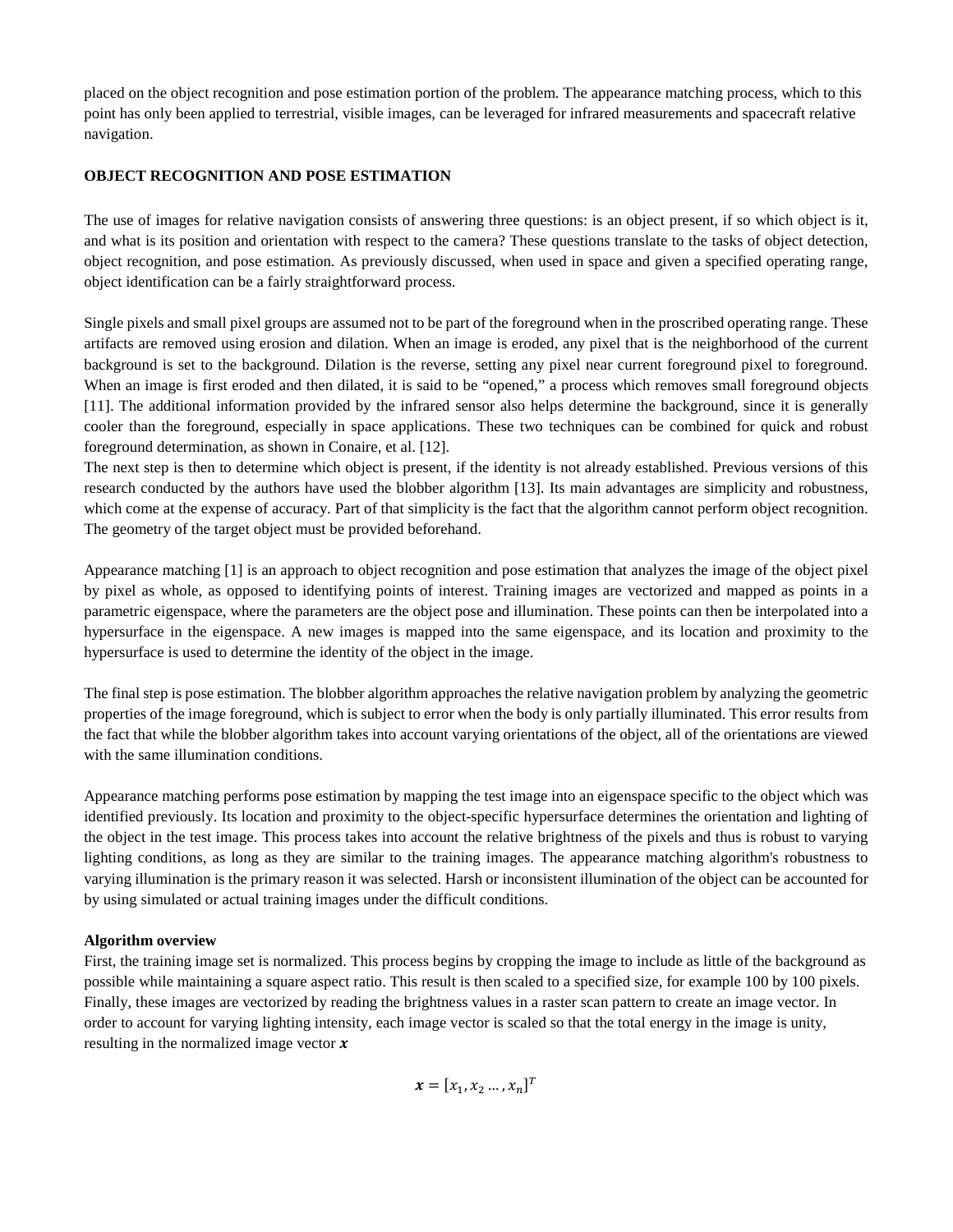The normalized image vectors are combined side by side to form image sets. The universal image set consists of every training image, while the object sets contain all of images of a single object. Similarly, the average image  $c$  can be calculated by found by summing each column of the image set and dividing by the total number of images, while the object average image  $c^{(p)}$  is found by averaging the image vectors of each object.

These averages are used to construct both the universal eigenspace, which is calculated from every image in the training set, and the object eigenspaces, which are calculated using only images from each object. The image matrix  $\bm{X}$  is found by subtracting the average image from each  $x$  and combining them as shown in Equation [ref]. This leads to the covariance matrix  $\mathbf{Q} \triangleq \mathbf{X} \mathbf{X}^T$ .

$$
\pmb{X} \triangleq \left\{\pmb{x}_{1,1}^{(1)}-\pmb{c},\dots,\pmb{x}_{R,1}^{(1)}-\pmb{c},\dots,\pmb{x}_{R,L}^{(P)}\right\}
$$

The eigenvalue problem is solved for  $Q$ . Finding the full set of eigenvalues would be impractical, so only the first  $k$  pairs of eigenvalues  $\lambda_i$  and eigenvectors  $e_i$  are calculated. According to Murase and Nayar [1], a value for k of 10 or fewer is sufficient for learning and recognition. Finally, for each image in the universal set, the point  $g_{r,l}^{(p)}$  is located as a point in the k-dimensional eigenspace (Eq. [eq:grlp]). These points are interpolated from the hypersurface  $g(\theta_1, \theta_2)$ , where  $\theta_1$  and  $\theta_2$  are the indices of the orientation and illumination conditions, respectively.

$$
\boldsymbol{g}_{r,l}^{(p)} = [\boldsymbol{e}_1, \boldsymbol{e}_2, ..., \boldsymbol{e}_k](\boldsymbol{x}_{r,l}^{(p)} - \boldsymbol{c})
$$

The images of each object *p* can be projected into its object eigenspace by creating the object specific covariance matrix  $X^{(p)}$  and calculating the resulting eigenspace from the object covariance matrix  $Q^{(p)} \triangleq X^{(p)} (X^{(p)})^T$ .

$$
X^{(p)} \triangleq \left\{ X^{(p)}_{1,1} - c, ..., X^{(p)}_{R,1} - c \right\}
$$

The first k pairs of eigenvalues  $\lambda_i^{(p)}$  and eigenvectors  $e_i^{(p)}$  are calculated as well the hypersurface  $f^{(p)}(\theta_1, \theta_2)$  from the points  $f_{r,l}^{(p)}$  (Eq. [eq:frlp])

$$
\boldsymbol{f}_{r,l}^{(p)} = \left[\boldsymbol{e}_1^{(p)}, \boldsymbol{e}_2^{(p)}, ..., \boldsymbol{e}_k^{(p)}\right] (\boldsymbol{x}_{r,l}^{(p)} - \boldsymbol{c}^{(p)})
$$

The preceding steps are part of the initialization of the algorithm. They are performed only once and the results are stored. For each new image received, the algorithm maps it to the universal eigenspace for object recognition. First, the location **z** of the new image in the universal eigenspace is found. The object  $p$  that minimizes the distance between  $z$  and the universal hypersurface  $g(\theta_1, \theta_2)$ , is determined.

$$
\mathbf{z} = [\boldsymbol{e}_1, \boldsymbol{e}_2, \dots, \boldsymbol{e}_k]^T (\mathbf{y} - \mathbf{c})
$$
  

$$
d_1^{(p)} = \min_{\theta_1, \theta_2} ||\mathbf{z} - \boldsymbol{g}(\theta_1, \theta_2)||
$$

If  $d_1^{(p)}$  is within a specified threshold, then the image is concluded to be of object p. In order to perform pose estimation, the image is then mapped into eigenspace of object p. The indices  $\theta_1$  and  $\theta_2$  that result in the minimum value of  $d_1^{(p)}$  define the pose of the object.

$$
\mathbf{z}^{(p)} = \left[\mathbf{e}_1^{(p)}, \mathbf{e}_2^{(p)}, \dots, \mathbf{e}_k^{(p)}\right]^T (\mathbf{y} - \mathbf{c}^{(p)})
$$

$$
d_2^{(p)} = \min_{\theta_1, \theta_2} ||\mathbf{z}^{(p)} - \mathbf{f}^{(p)}(\theta_1, \theta_2)||
$$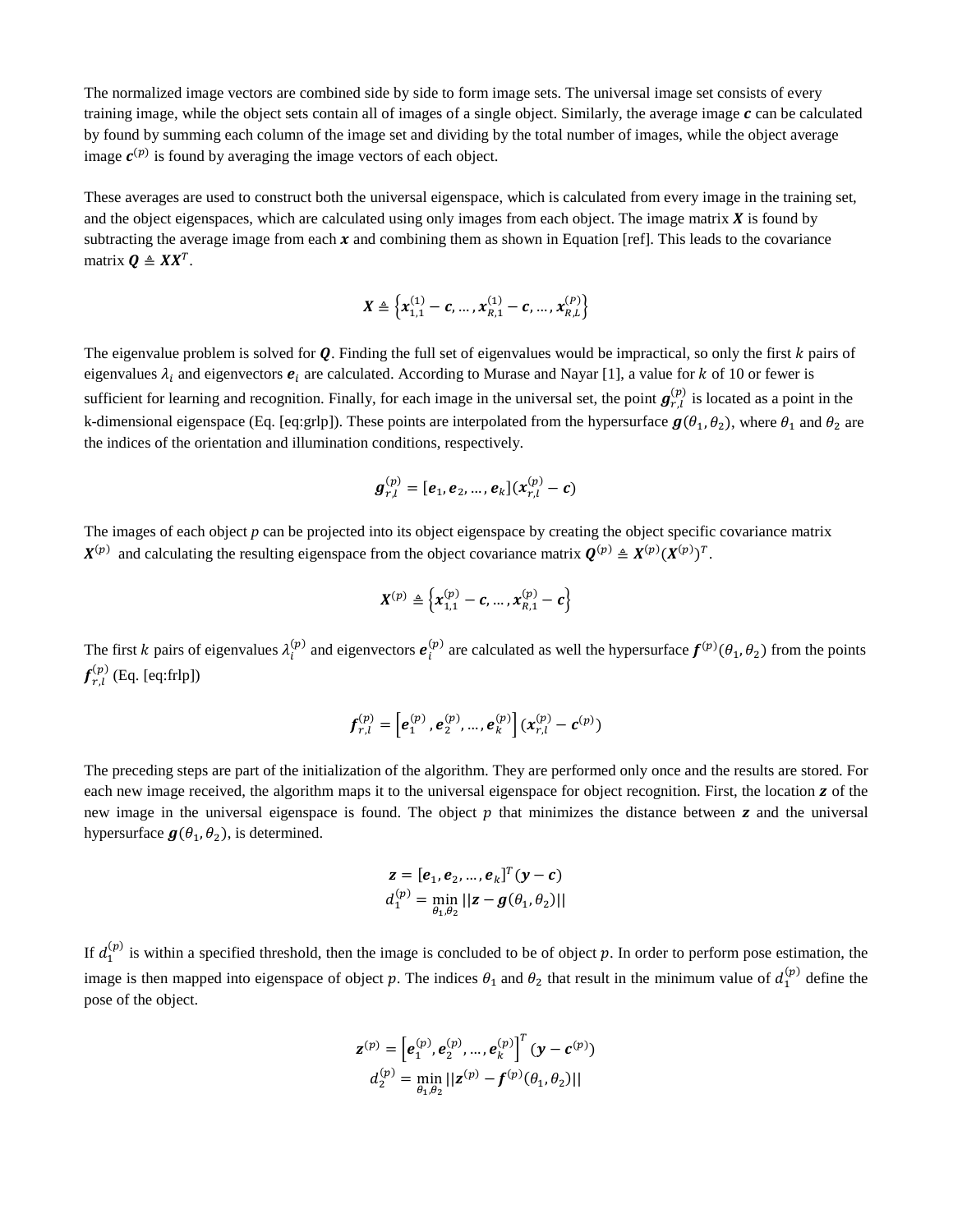## **Advantages of appearance matching**

The appearance matching algorithm [1] accounts for the main issues with the blobber algorithm described previously. The learning step involves the measurement or simulation of the target object at various orientations and illuminations. These parameters are only varied slightly from image to image. Images that have similar orientation or illumination conditions are highly correlated and therefore map to nearby locations in a multi-dimensional eigenspace. Features on the object lead to distinctive shading and shadowing on the body that is used to locate a new image in the space. It also mitigates the problem with partial illumination and variable lighting conditions, since the number, location, and intensity of foreground pixels is part of the "signature" of that pose and illumination state. [Figure 1](#page-4-0) shows a simulated image of a cube and its corresponding lighting signature. Finally, the additional object recognition step means the algorithm can recognize the object in the image from a library of multiple objects instead of being limited to just one option.



*Figure 1 – Simulated image (a) and brightness signature (b)*

## <span id="page-4-0"></span>**Application to infrared**

Another advantage to employing appearance matching is that it can be extended to infrared images. In the training step, images are generated at different orientations and illuminations. To apply this to the infrared spectrum, it is only necessary to add temperature as an additional dimension to this training image space. Instead of being a function of two indices, the universal hypersurface and the object hypersurfaces are now functions of three indices. There is an additional computational cost to generating another dimension of training images. However, if the thermal behavior of the object's material is well understood, it is possible that only a few temperature values need to be generated; the rest can be interpolated. This topic will be more fully explained with algorithms in the final version of the paper.

# **SPACECRAFT IMAGING SIMULATION ENVIRONEMENT**

Simulation is a key aspect to the implementation of the appearance learning object identification procedure. In an ideal scenario, the images necessary for the learning step of the algorithm would come from actual images of the object using the camera and bolometer. However, the possibility exists that such images are unavailable before launch. The desired target could have been launched after the visual navigation system is on orbit, or it could be an object like space debris that varies in size and shape. Obtaining real images is also time and labor intensive. Therefore, a modeling environment which can create realistic images under various orientations and lighting conditions is necessary for the full implementation of the appearance matching algorithm.

In addition to providing training data, the simulation environment can also be used to perform software-in-the-loop tests to verify the accuracy of the object recognition and the resulting relative navigation solution. In order to provide images for these two applications, a MATLAB script was written called the spacecraft imaging simulation environment (SISE). The purpose of the SISE is to generate a series of simulated images of a target spacecraft as viewed by a sensing spacecraft. A preliminary version was developed for the work performed by McBryde and Lightsey [5]. The software tool has since been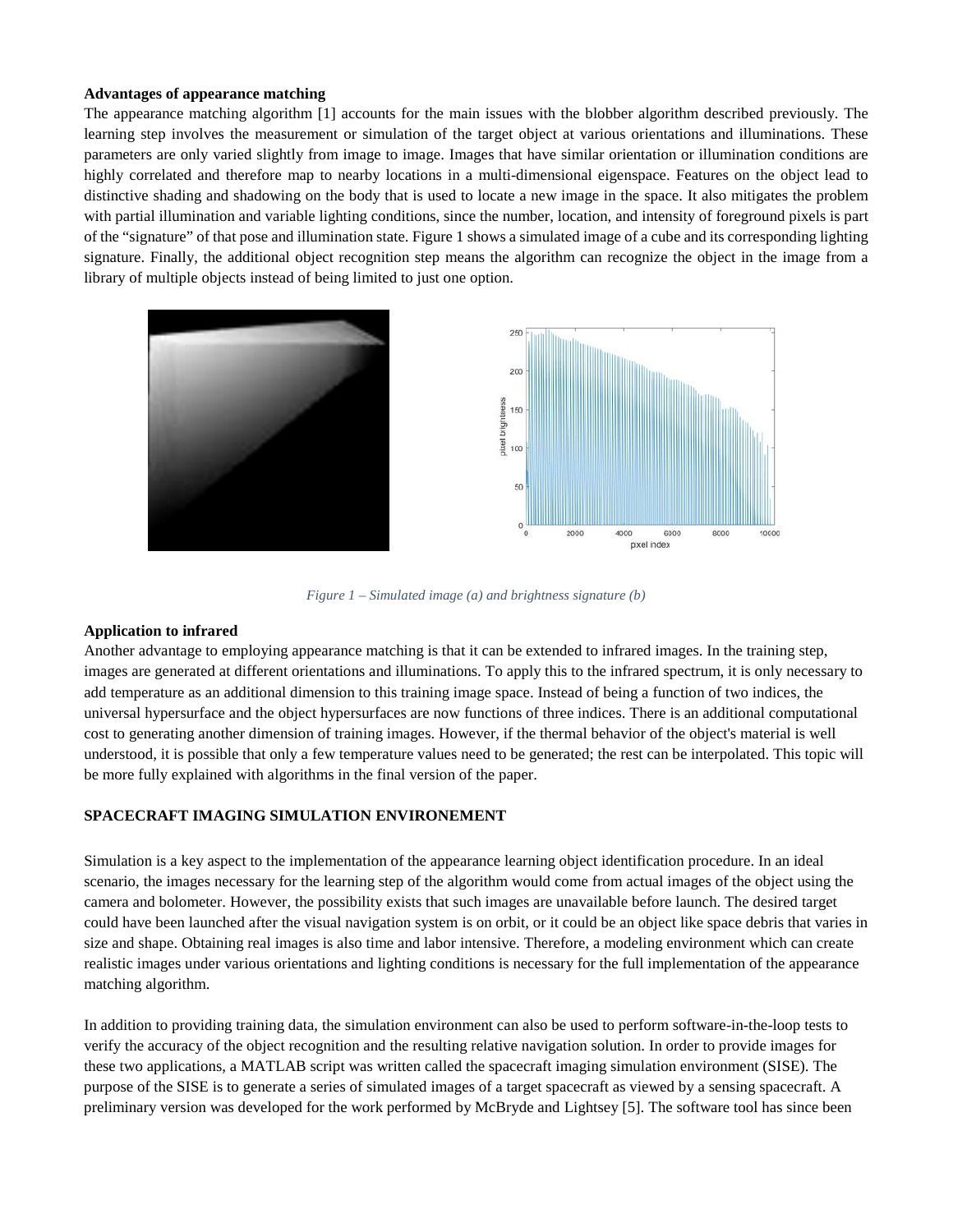refined to improve the speed of simulated image generation as well as to incorporate various errors sources which may be present in actual images. A block diagram is shown in [Figure 2.](#page-5-0)



*Figure 2 - SISE block diagram*

## <span id="page-5-0"></span>**Target Modeling**

The target modeling subroutine, *targModel* populates a target structure from given parameters. These parameters include the size and shape of all of the primitive components of the object, their optical and thermal properties, and the starting temperature for the object. The resulting *targ* structure includes the location in space of each vertex of the object, the optical and thermal attributes of each vertex, and the list of vertices that make up each object face. Note that this structure is solely a function of the object properties, location, and orientation, and thus do not have to be recalculated if only the position of the camera is changing.

## **Radiation simulation**

The radiation simulation subroutines predict the visible or infrared light emanating from each vertex on the target object. This radiation is function of the location, normal direction and optical properties of the vertex; the relative location of the illumination sources in the scene; and, for infrared radiation, the thermal properties and temperature of the object. For the types of radiance that are dependent on the direction to the observer (i.e., specular reflection), that vector is taken into account as well. Attributes are then added to the *targ* structure for visible spectrum radiance. Finally, the temperature of each vertex is updated based on energy absorbed, emitted, and conducted to neighboring vertices. There are two subroutines, *optIllumSim* and *irThermSim*, which simulate the visible and infrared spectra, respectively. Equation [eq:radiation] gives a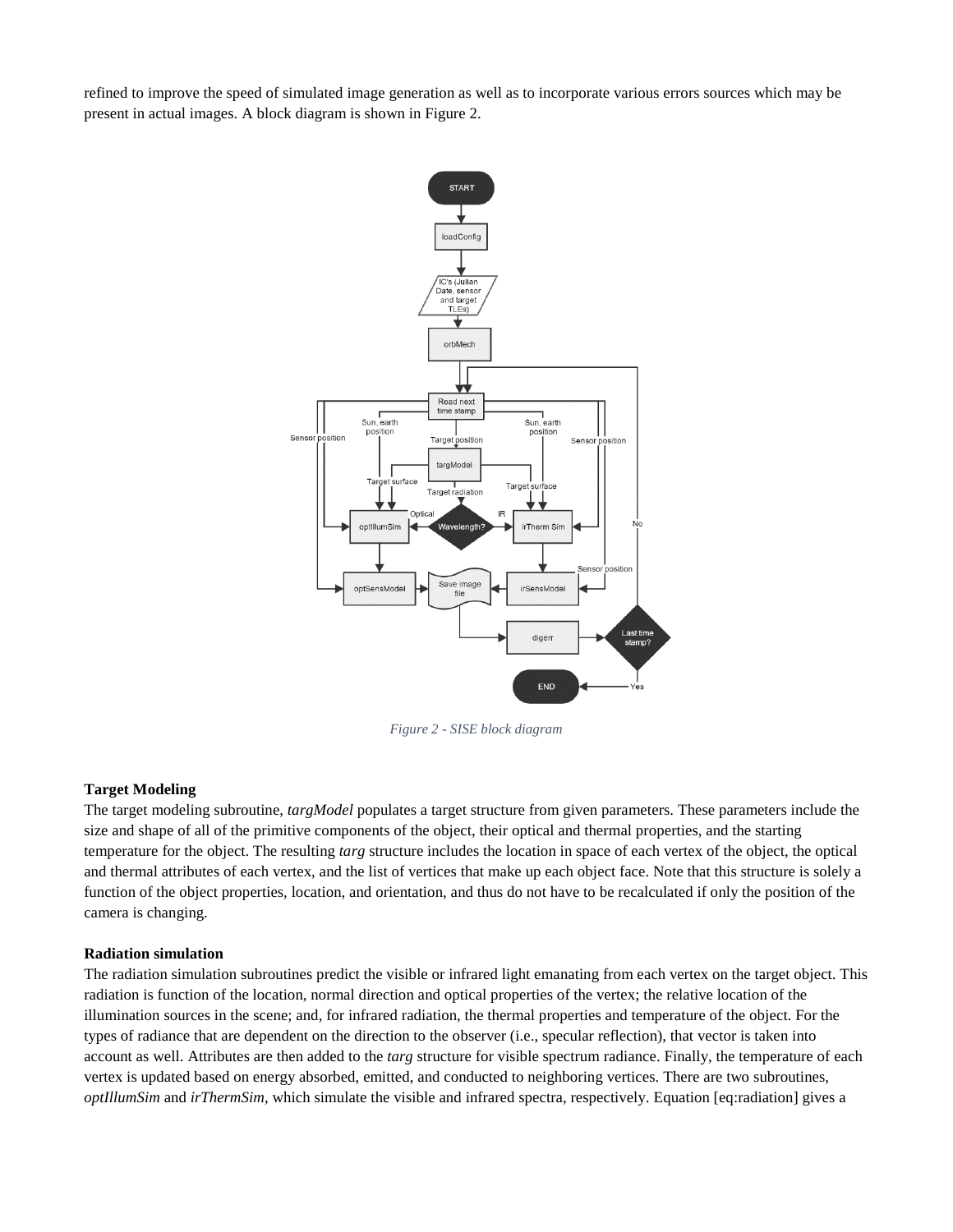general framework for the calculation of spectral radiance from a vertex. It was developed based on equations from Christian [6] and Garnier, et al. [7].

$$
L_{P_o}(\lambda) = k_a L_a(\lambda) + \sum_{l=1}^n L_l(\lambda) (k_d(N \cdot l) + k_s (E \cdot V)^\alpha) + \delta_e L_t(\lambda)
$$

#### **Sensor measurement**

The last required step is to calculate the radiation incident on the sensors and produce images. The sensor model subroutines go pixel by pixel and calculate if objects are seen by the pixel, which of the observed objects is the closest, and how much the object irradiates that pixel. Then, the subroutines translate that irradiance into a greyscale brightness values based on the internal physics of the sensors. The final result is a simulated image which can they be used either for appearance matching learning or a software-in-the-loop simulation. Equation [eq:irradiance] gives the general framework for irradiance on a pixel, while Equation [eq:measurement] relates that to a greyscale value in the final image. These two equations were also based on work from Christian [6] and Garnier, et al. [7].

$$
S_{P_i}(\lambda) = L_{P_o}(\lambda) \tau(\lambda) \frac{A_{ap}}{f^2} \cos^4 \theta
$$

$$
s = \int_{T} \int_{\lambda_{\text{min}}}^{\lambda_{\text{max}}} A_{\text{det}} S_{P_i}(\lambda) FR(\lambda) d\lambda
$$

The sensor measurement subroutine is also where the first of the error sources in implemented: radial distortion. Since this effect bends light that enters the outside of the lens, a distortion function shifts the incident radiation from each vertex toward the outside of the image, based on the level of radial distortion required.

#### **Errors**

After the image has been simulated, the other possible error sources can be added, if needed. One potential error source is pixel blur, either due to defects in the lens or object motion. This effect can be simulated by a convolution function based on the amount of required blur, which is then iterated over each pixel in the image. Shot noise can also be introduced using a point spread function based on a normal distribution. Finally, amplifier and digitization noise can be added. These effects are functions of the dynamic range and the saturation limit, respectively.

#### **Verification**

The Ames Research Center optics lab was used to verify the SISE. [Figure 3](#page-6-0) shows an actual image taken of a satellite analog and its simulated counterpart. The analog was a 3-inch aluminum sphere at a distance of approximately 44 cm. Verification tests were performed and these tests show a strong correspondence between the simulated and actual images [\(Figure 4\)](#page-7-0). The average pixel error was 1.24 out of 255.

<span id="page-6-0"></span>



*Figure 3 - Actual image (a) and simulated image (b)*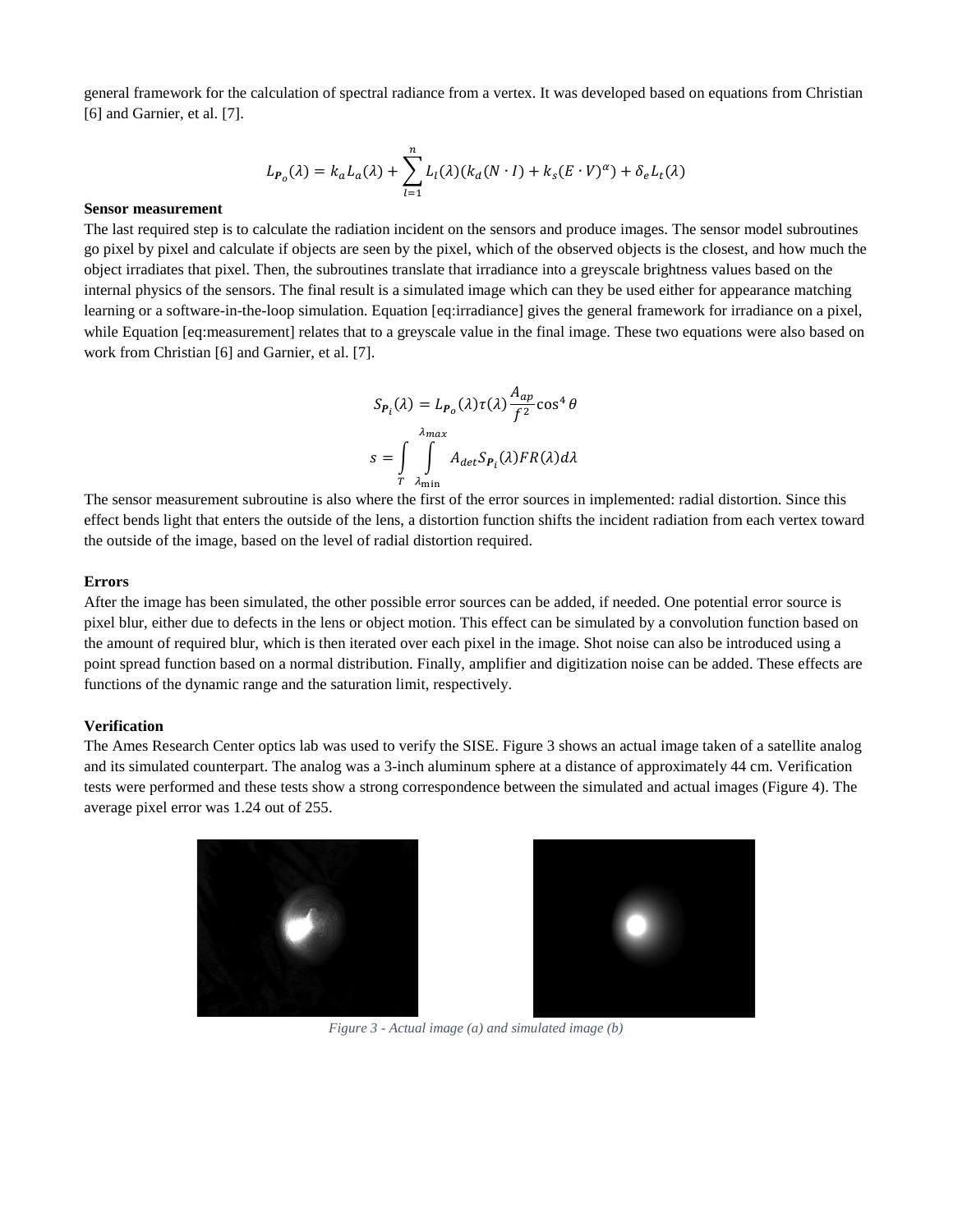

*Figure 4 - Verification results*

# <span id="page-7-0"></span>**RESULTS**

In order to test the accuracy of the appearance matching algorithm, four objects of different shapes were simulated in various poses and illumination conditions. In order to represent potential on-orbit tasks for this visual navigation system, these objects were selected to be the Mars Reconnaissance Orbiter (MRO), the Hubble Space Telescope (HST), the asteroid Geographos, and the Space Shuttle orbiter. An example training image of each is shown in.



*Figure 5 - Simulated images of MRO (a), HST (b), Geographos (c), and Space Shuttle orbiter (d)*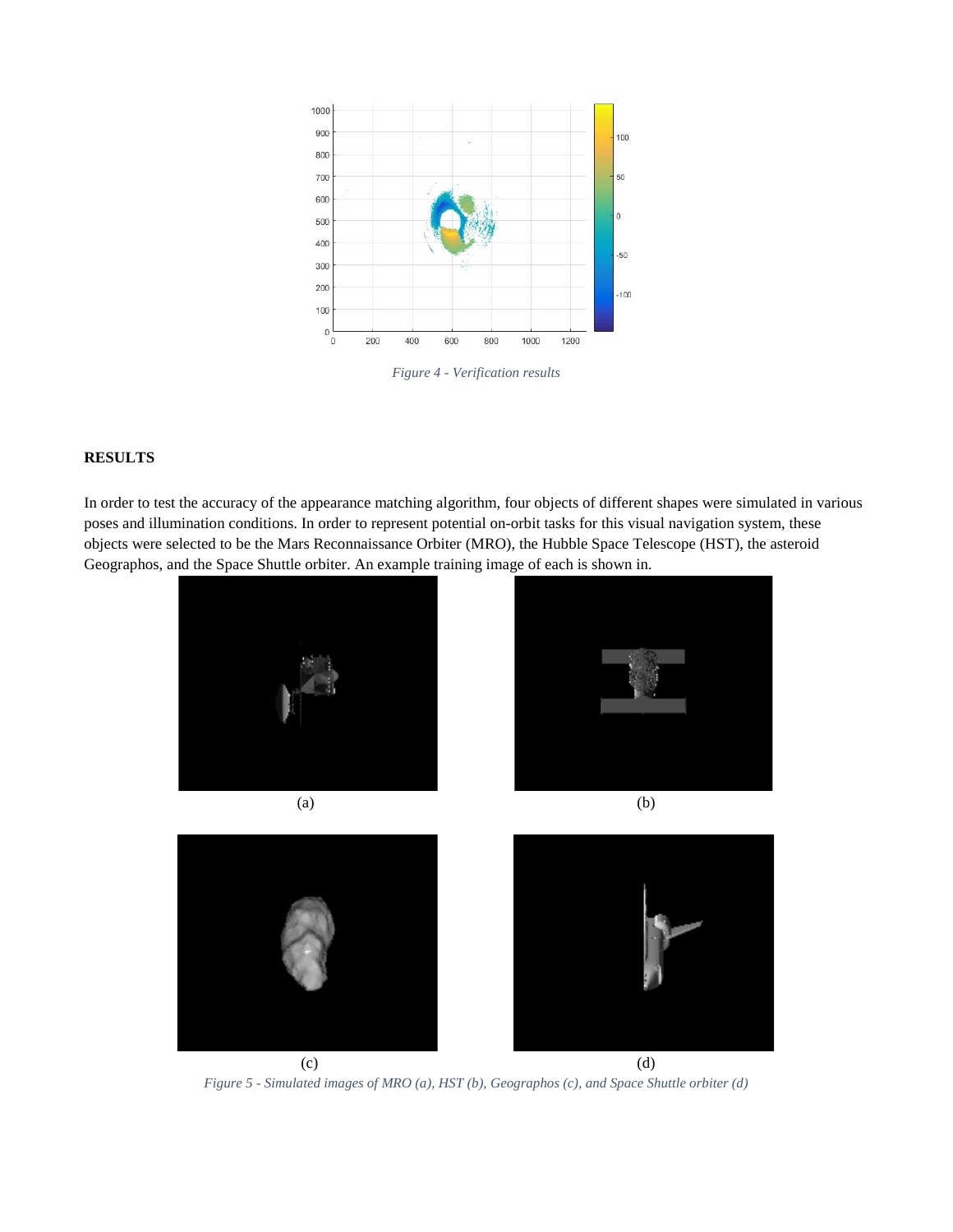Training data sets of each of these models were generated using the SISE under different conditions. These data sets were structured so as to test the effect of various parameters on the object identification and pose estimation performance: number of orientations, number of lighting conditions, and spectrum (visible, infrared, or fused). The results of the object recognition tests are given in [Table 1,](#page-8-0) [Table](#page-8-1) 2, and [Table](#page-8-2) 3. Pose estimation results are shown in Table 4, Table 5, and Table 6.

## **Object Recognition**

<span id="page-8-0"></span>*Table 1 - Visible spectrum recognition accuracy percentage*

|                 | 4 light | 8 light |
|-----------------|---------|---------|
| 20 orientations | 74      | Q7      |
| 40 orientations | 74      | 98      |
| 60 orientations | 74      | 100     |

#### <span id="page-8-1"></span>*Table 2 - Infrared spectrum recognition accuracy percentage*

|                 | 4 light | 8 light |
|-----------------|---------|---------|
| 20 orientations | 100     | 100     |
| 40 orientations | 100     | 100     |
| 60 orientations | 100     | 100     |

#### <span id="page-8-2"></span>*Table 3 – Fusion recognition accuracy percentage*

|                 | 4 light | 8 light |
|-----------------|---------|---------|
| 20 orientations | 96      | 100     |
| 40 orientations | 96      | 100     |
| 60 orientations | 96      | 100     |

The first thing to note is how strong the performance of the infrared images is in object recognition. Despite changing the number of training orientations and lighting conditions, the infrared object recognition is perfect. It does logically follow that the lighting would not have a large effect on the infrared, since most of the radiation is coming from the heat of the body itself. Still, infrared is clearly the best way to identify an object if that signal is available. It should also be observed that number of illumination conditions trained had a much greater effect on the accuracy of the visible spectrum recognition than did number of training orientations.

#### **Pose Estimation**

*Table 4 – Average visible spectrum pose error (degrees)*

|                 | 4 light | 8 light |
|-----------------|---------|---------|
| 20 orientations | 31.027  | 24.584  |
| 40 orientations | 3.6322  | 3.2949  |
| 60 orientations | 4.0315  | 3.2868  |

#### *Table 5 – Average infrared spectrum pose error (degrees)*

|                 | 4 light | 8 light |
|-----------------|---------|---------|
| 20 orientations | 31.027  | 26.014  |
| 40 orientations | 3.3881  | 1.5345  |
| 60 orientations | 4.0315  | 1.5435  |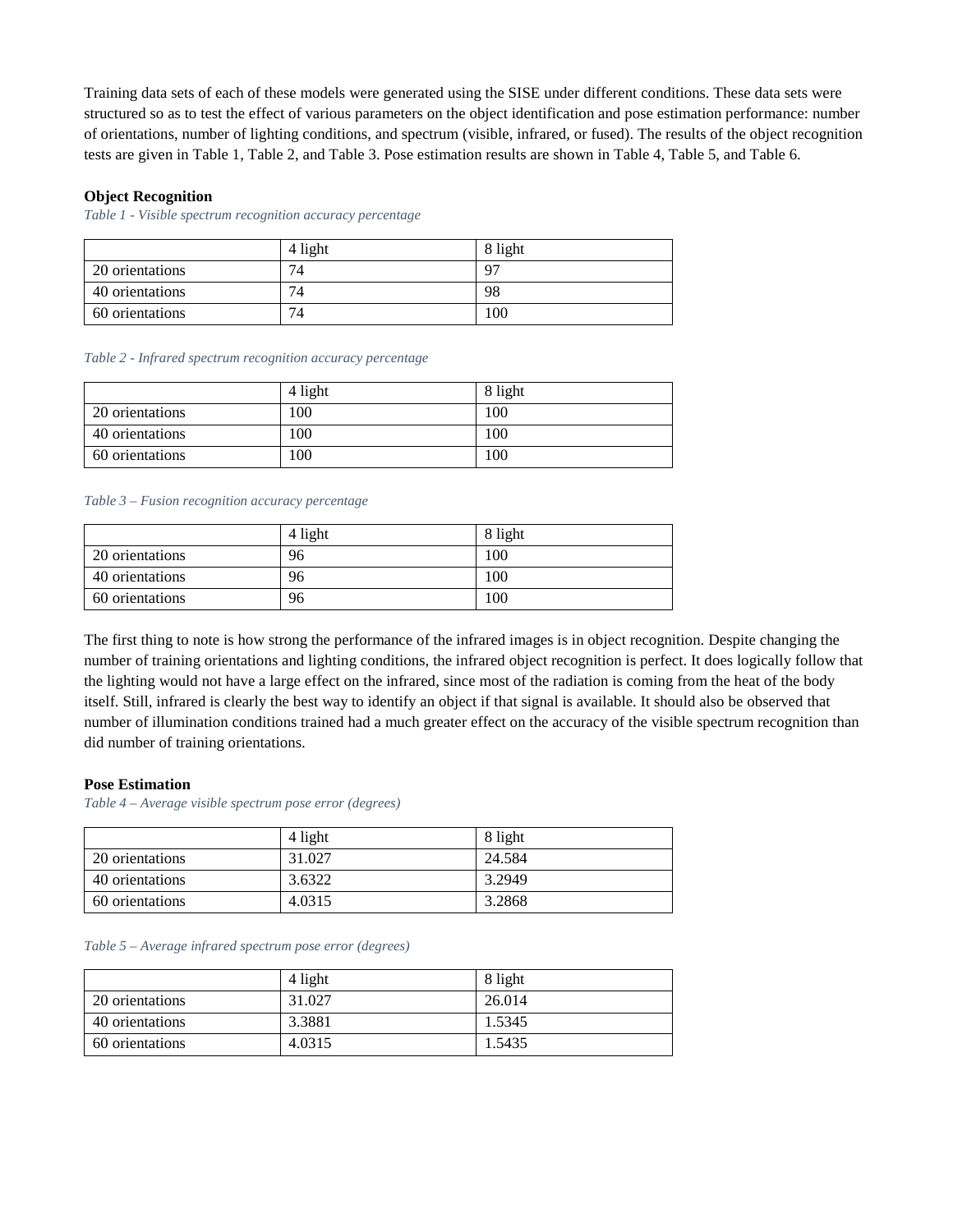#### *Table 6 – Average fusion pose error (degrees)*

|                 | 4 light | 8 light |
|-----------------|---------|---------|
| 20 orientations | 32.302  | 25.647  |
| 40 orientations | 3.3180  | 1.5362  |
| 60 orientations | 3.3828  | 1.4527  |

The pose estimation tests yielded some interesting results. First, there is a clear threshold of performance when it comes to the number of training orientations necessary for good pose estimation. Every case shows a significant drop-off between 20 and 40 training orientations. As one might expect, the number of lighting conditions did not have as much of an effect as number of orientations when it came to pose estimation performance. However, the cases with 8 lighting conditions displayed approximately half of the error as the 4 lighting condition cases for the 40 and 60 orientation cases. As above, we can see an improvement in nearly every case with the application of sensor fusion, though at times the gains are marginal.

One surprising result was the better average performance of the infrared images versus the visible spectrum images. Given the greater detail in the visible images, they should perform better for pose estimation. Upon analyzing the results, it became apparent that the third object, the asteroid, had returned some pose errors near plus or minus pi. These large errors are clearly the result the symmetricity of the asteroid. Once those results are removed, the visible spectrum images have similar performance to those in the infrared spectrum.

Finally, it is worthwhile to compare the performance between types of object. The MRO, HST, Geographos, and orbiter had the following average performance for the 60 orientation and 8 lighting condition case (Table 7)

*Table 7 - Average pose error for 60 and 8 case (degrees)*

| <b>MRO</b>        | <b>HST</b> | Geographos | Jrbiter<br>Shuttle<br>Space |
|-------------------|------------|------------|-----------------------------|
| 339567<br>1.33956 | 1.6348     | 3.908467   | 10.1522<br>19453.           |

The object's performance, as expected, is arranged in rough order of symmetricity, with Geographos having the worst performance and MRO the best.

# **CONCLUSION**

The SISE will be a useful tool for software-in-the-loop verification, tuning of the relative navigation algorithm, and generating training images. Application of sensor fusion extends the usability of visual navigation into the eclipse portion of the orbit as well as augmenting the accuracy of object identification and pose estimation. By employing appearance matching, this system can provide training data for objects that cannot be imaged on the ground and return accurate relative pose information.

In terms of future work, the actual fusion filter needs to be improved and refined. In theory, this kind of filter can mitigate the effects of symmetricity of the object. Also, the system should be tested with real world images. A follow-up test using 3-D printed models is planned.

## **ACKNOWLEDGEMENTS**

This work was sponsored in part by NASA contracts NNX09M51A and NNX15AD26H.

## **REFERENCES**

- [1] H. Murase and S. K. Nayar, "Learning and recognition of 3D objects from appearance," in *Proceedings of IEEE Workshop on Qualitative Vision*, 1993.
- [2] X. He, S. Yan, Y. Hu, P. Niyogi and H. J. Zhang, "Face recognition using Laplacianfaces," *IEEE Transactions on Pattern Analysis and Machine Intelligence,* vol. 27, no. 3, pp. 328-340, March 2005.